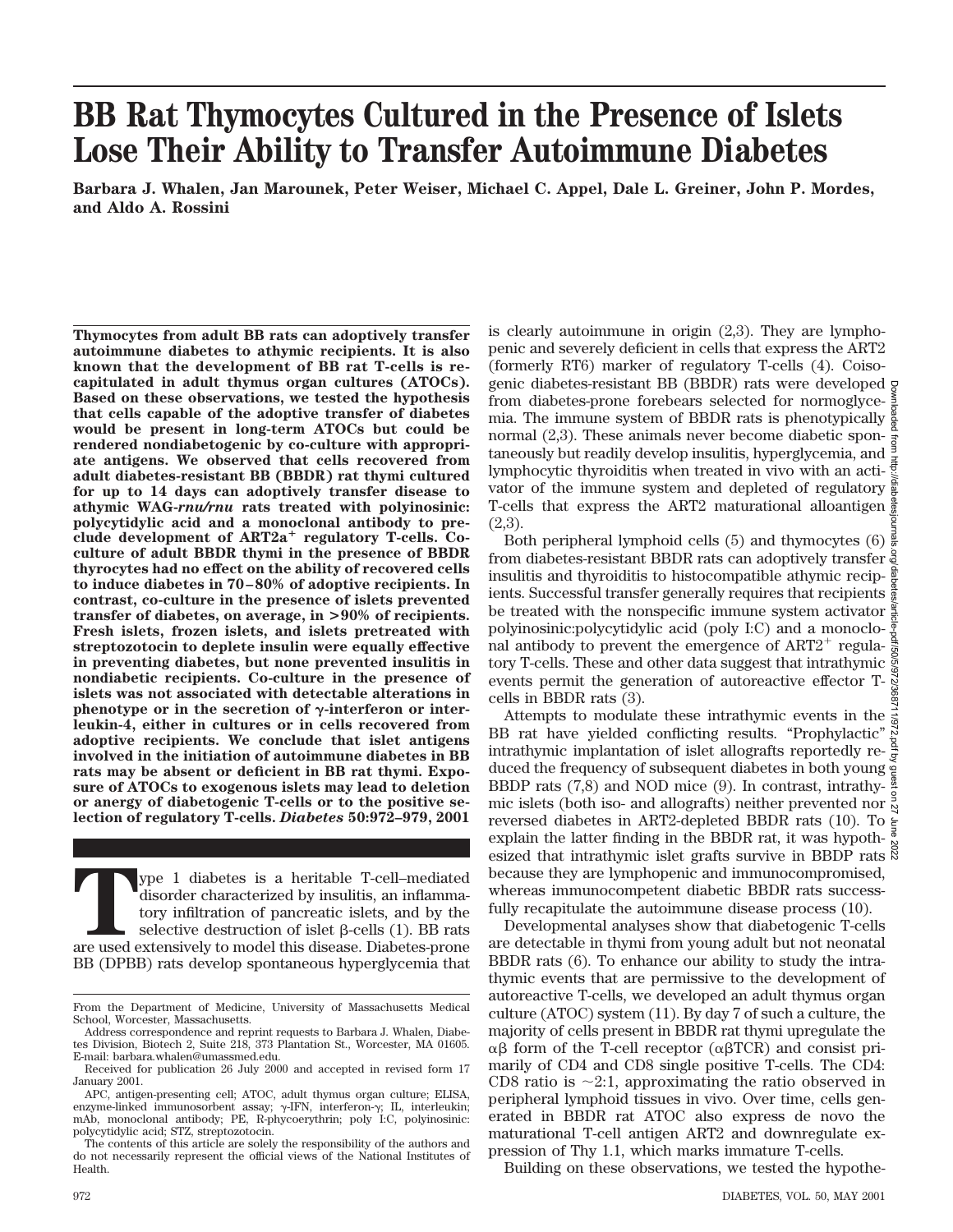sis that cells capable of the adoptive transfer of diabetes would be present in BBDR ATOC and could be rendered nondiabetogenic by co-culture with appropriate antigens for an appropriate length of time. This hypothesis was confirmed, but the exact nature of the preventive antigen and the mechanism by which diabetogenicity was reduced remain to be identified.

#### **RESEARCH DESIGN AND METHODS**

Animals. BBDR/Wor/Brm (RT1<sup>u</sup>, ART2a<sup>+</sup>) and histocompatible athymic WAG- $rnu/rnu$  (RT1<sup>u</sup>) rats were purchased from Biomedical Research Models (Worcester, MA). All rats were certified by the vendor to be free of the Sendai virus, pneumonia virus of mice, sialodacryoadenitis virus, rat corona virus, Kilham rat virus, H1 (Toolan's virus), GD7 (mouse poliovirus), Reo-3, *Mycoplasma pulmonis*, lymphocytic choriomeningitis virus, mouse adenovirus, Hantaan virus, *Encephalitozöon cuniculi*, and pinworm. Rats were housed in a viral antibody–free facility, and monthly testing of sentinel rats was used to assure the absence of infection in experimental animals. All rats were maintained in accordance with the guidelines of the Institutional Animal Care and Use Committee of the University of Massachusetts Medical School and recommendations in the *Guide for the Care and Use of Laboratory Animals* (Institute of Laboratory Animal Resources, National Research Council, National Academy of Sciences, 1996).

**Preparation of islets and thyrocytes.** Pancreatic islets for use in co-culture with thymocytes were isolated by collagenase digestion, handpicked, and counted as described (12). Islets were usually added to ATOC either immediately ("fresh islets") or after freezing at  $-80^{\circ}$ C in the absence of cryopreservatives both to expose intracellular antigens and to destroy passenger antigen-presenting cells. In a preliminary experiment, the viability of a sample of frozen islets was tested by the method of trypan blue exclusion and was 0%. In one experiment, islets were exposed to streptozotocin (STZ) ("STZ islets") to deplete insulin stores before addition to ATOC. STZ treatment of islets was conducted in vivo. Because of disruption of islet architecture, native islets could not be isolated from STZ-treated animals by conventional collagenase digestion. To obtain STZ islets, islets were isolated from normal BBDR rats and placed into semipermeable hollow fibers with a molecular pore size of 80 kDa (Amicon, Bedford, MA). Islets were introduced through a 25-gauge needle into the fibers, which were then heat-sealed and implanted into the peritoneal cavity of athymic WAG-*rnu*/*rnu* rats. Recipients were then treated with STZ (85 mg/kg; Upjohn, Kalamazoo, MI) in phosphate citrate buffer, pH 4.7. Successful STZ treatment was defined as a plasma glucose concentration .17.8 mmol on 2 successive days (Beckman Glucose Analyzer II; Beckman, Fullerton, CA). Cells were recovered by flushing fibers three times with 10 ml complete ATOC medium (see below). Aliquots of these cells were either used immediately in ATOC or stored at  $-80^{\circ}$ C until assayed for insulin content using a commercial enzyme-linked immunosorbent assay (ELISA) (ALPCO, Windham, NH). The amount of insulin present in STZ islets used in co-culture ranged from 3.9 to 4.7  $\mu$ g per thymus. For comparison, the amount of insulin present in an identical number of otherwise untreated islets harvested after 3 days of culture ranged from  $42.8$  to  $51.3 \mu$ g.

Thyroid tissue was recovered aseptically from BBDR donors by dissection, rinsed with sterile HEPES-RPMI, and digested in 100 PZ units of *Clostridium histolyticum* collagenase (Serva Biochemicals, Heidelberg, Germany) and 7.5 mg trypsin (Sigma, St. Louis, MO) in 10 ml Hanks' balanced salt solution supplemented with 0.1% fetal bovine serum. Thyroids were added in batches of 8–10 to the digestion solution and incubated for 20 min at 37°C and then triturated 10 times. The cycles of incubation and trituration were repeated a total of four times. The resulting cell suspension was filtered through a  $70$ - $\mu$ m nylon cell strainer to remove debris and washed three times in ATOC complete medium. The cells were counted, and cell pellets were stored at  $-80^{\circ}$ C until use. The average yield of thyroid cells was  $1.0 \times 10^6$  per donor. **ATOCs and co-culture procedures.** ATOCs were established from 8- to 10-week-old BBDR rat thymi as described (11). Briefly, thymi were cut into 1-mm<sup>3</sup> fragments and cultured on filters placed on top of Gelfoam sponges (Upjohn, Kalamazoo, MI) in Dulbecco's modified Eagle's high-glucose medium supplemented with 20% fetal bovine serum (Hyclone, Logan, VT). Cultures were incubated at  $37^{\circ}$ C for 3–14 days in an atmosphere of 7% CO<sub>2</sub>. Cultures maintained for longer than 7 days were fed by adding 5 ml media to the cultures on day 7. ATOCs were harvested using 10 ml collagenase solution per 6–8 ATOC filters (11).

In certain experiments, thymic fragments in the ATOC were co-cultured with syngeneic islets or thyrocytes from BBDR rat donors. Islet or thyroid cells were deposited directly on the surface of each individual thymus fragment. Cells were applied to each fragment twice at an interval of several

minutes to optimize cell contact (0.25  $\mu$ l per application). A total of 1,500– 1,800 islets or  $3$   $\times$   $10^6$  thyrocytes per thymus were applied. This number of islets is comparable to the number of intrathymic islets reported to prevent spontaneous BBDP rat diabetes in vivo (10). Typically, to generate cells for adoptive transfer, three thymi would be processed at one time for each treatment group, and the cells generated at the end of the culture were pooled. No attempt was made to remove islets or thyrocytes from ATOC at the conclusion of culture.

**Adoptive transfer.** Cells harvested from ATOC were washed three times in HEPES-buffered RPMI, counted, and transfused intravenously via the tail vein into WAG-*rnu*/*rnu* recipients in a final volume of 1 ml. The number of cells transferred to each recipient is given in the results for each experiment and in all cases represented the yield of 0.25–0.75 thymi. Recipient rats were injected intraperitoneally with anti-ART2a monoclonal antibody (mAb) (1 ml of  $2\times$ culture supernatant, five times weekly) and poly I:C. The rat anti-rat ART2a mAb was produced by culture of the DS4.23 hybridoma and was tested to document the absence of Mycoplasma contamination. Poly I:C was purchased from Sigma, dissolved in Dulbecco's phosphate-buffered saline (1 mg/ml), sterile filtered, and stored at  $-20^{\circ}$ C until used. The dose of poly I:C in early experiments (Fig. 1) was 0.5 mg/100 g given three times weekly, but it was  $\beta$ subsequently learned that lower doses of poly I:C could be used. In later experiments (Fig. 2), the dose of poly I:C was 0.025 mg/100 g three times weekly. **Flow cytometry.** Flow microfluorometry was used to quantify the expression of surface markers on cells freshly harvested from ATOC and on recipient spleen and lymph node cells as described  $(6)$ . Antibodies to the  $\alpha\beta$  T-cell receptor (ab TcR, clone R73), interleukin (IL)-2 receptor a-chain (IL-2R, clone OX-39), CD4 (clone OX-35), CD8 $\alpha$  chain (clone OX-8), transferrin receptor  $\frac{\overline{8}}{80}$ (clone OX-26), CD134 (clone OX-40), CD45RC (clone OX22), appropriate  $\frac{8}{9}$ isotype control antibodies (mouse IgG1, mouse IgG2a, and rat IgG2b), and  $\frac{3}{2}$ R-phycoerythrin (PE)- or CyChrome-conjugated streptavidin were purchased from Pharmingen (San Diego, CA). Anti-ART2a (clone DS4.23) was purified using Protein G Plus agarose (Calbiochem, La Jolla, CA). Anti-ART2a was biotin-conjugated using BIOTIN-X-NHS (Calbiochem). Antibodies were used either directly conjugated with fluorochromes (fluorescein isothyacyanate  $\frac{a}{b}$ [FITC], PE, or CyChrome) or were used as biotin conjugates followed by  $\frac{3}{8}$ PE- or CyChrome streptavidin. Samples were fixed in a final concentration  $\frac{3}{4}$ of 1% paraformaldehyde in phosphate-buffered saline and analyzed using a  $\frac{3}{6}$ FACScan. A minimum of 5,000 viable cells in each sample was analyzed. The lymphocyte fraction was gated on the basis of forward and side scatter.

Downloaded from http://diabetesjournals.org/diabetes/article-pdf/50/5/972/368711/972.pdf by guest on 27 June 2022**Histopathology of pancreata from recipients of ATOC.** Pancreas and thyroid samples for histology were fixed in Bouin's solution or in 10% buffered formalin, embedded in paraffin, sectioned, and stained with hematoxylin and eosin. Insulitis was scored as follows:  $0$ , no infiltration;  $1+$ , peri-islet infiltration only;  $2+$ , infiltration of some but not all islets; and  $3+$ , infiltration of most islets. Thyroiditis was scored as follows:  $0$ , no infiltration;  $1+$ , minimal focal ă infiltration;  $2+$ , moderate infiltration; and  $3+$ , widespread dense infiltration. ç, Scoring was performed by a qualified pathologist (M.C.A.) unaware of the treatment status of the animals.

**Elispot and ELISAs.** Elispot assays to enumerate the frequency of cells secreting  $\gamma$ -interferon (IFN- $\gamma$ ) and IL-4 were performed as described (13). For  $\frac{1}{N}$ IL-4, the capture antibody was OX81 (anti–IL-4; Pharmingen), and the detecting antibody was biotin-conjugated B11–3 (anti–IL-4). For IFN- $\gamma$ , the capture antibody was DB.1 (anti-IFN- $\gamma$ ), and the detection reagent was biotin-conjugated polyclonal rabbit anti–IFN-g (Torrey Pines, La Jolla, CA). Antibodies were used at a concentration of 1 µg/well. Serial dilutions of cells were activated for 2 days in 96-well plates with concanavalin A  $(5 \mu g/ml)$  in HEPES-RPMI supplemented with 100 IU/ml penicillin, 0.1 mg/ml streptomycin, 2 mmol/l glutamine,  $5 \times 10^{-5}$  mol/l 2-mercaptoethanol (2-ME), and 10% fetal bovine serum (HyClone). Cells were then lysed with distilled water, incubated serially with the detecting antibody followed by streptavidin-alkaline phosphatase, overlaid with 0.6% agarose (Sigma), and incubated overnight at 37°C. The number of spots present in each well was counted using a Nikon E600 microscope, and results are expressed as the number of spots per 1 or  $2 \times 10^5$  cells.

The concentrations of  $IFN_{\gamma}$  and  $IL_{\gamma}$  present in ATOC supernatants were measured using commercial kits (BioSource International, Camarillo, CA). In some experiments, suspensions of spleen and lymph node cells recovered from WAG-*rnu*/*rnu* recipients of cells recovered from ATOC were activated in vitro with concanavalin A (5  $\mu$ g/ml) for 40 h, and the concentrations of IFN- $\gamma$ and IL-4 present in the culture supernatants were measured in the same way. **Statistical analysis.** Average latency to onset of diabetes is presented as the median. Statistical comparisons of diabetes-free survival in adoptive recipients were performed using the method of Kaplan and Meier (14). The equality of nondiabetic survival distributions for animals in different treatment groups was tested using the log-rank statistic (15). Parametric data are shown as arithmetic means  $\pm$  1 SD. Groups of three or more means were compared using either univariate general linear model analysis or one-way analysis of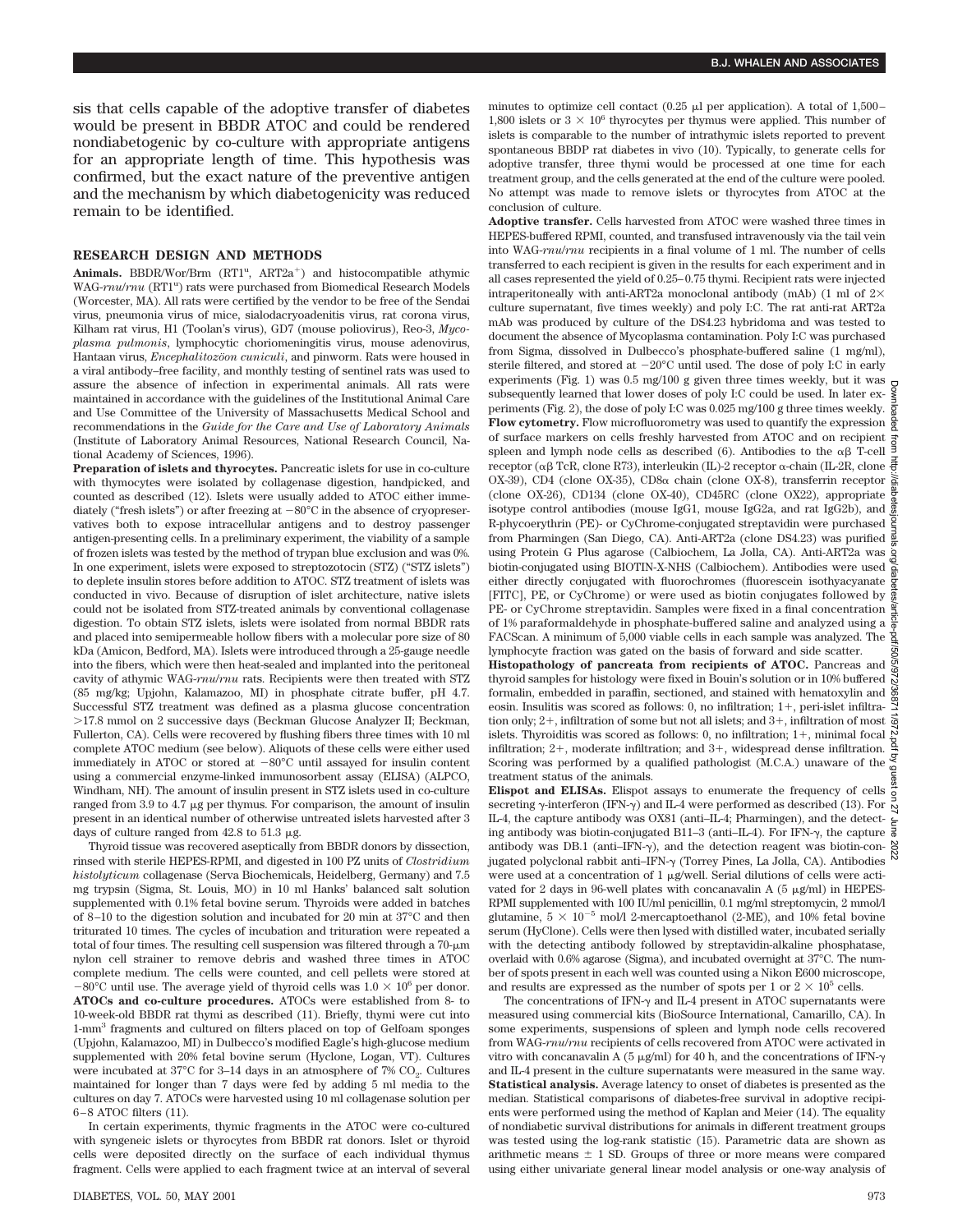

**FIG. 1. Adoptive transfer of diabetes by fresh and cultured thymocytes. WAG-***rnu***/***rnu* **rats were randomized, injected with either fresh or cultured BBDR thymocytes, and then treated with a combination of anti-ART2a mAb and poly I:C as described in RESEARCH DESIGN AND METHODS.** *A***: Recipients in group A received the equivalent of one-fourth** of a thymus,  $2.\overline{0} - 2.5 \times 10^8$  cells. Recipients in group B received the equivalent of either one-fourth or one-half of a thymus (50–132  $\times$  10<sup>6</sup> **cells) cultured for 3–4 days. In a preliminary analysis, it was determined that there were no statistically significant differences between the outcomes obtained using one-fourth or one-half of a thymus, and the data for these two treatment conditions have been combined. Recipients in group C received the equivalent of either one-fourth or** one-half of a thymus  $(10-52 \times 10^6 \text{ cells})$  cultured for either 5-7 days. **In a preliminary analysis, it was determined that there were no statistically significant differences between the outcomes obtained using one-fourth or one-half of a thymus, and the data for these two treatment conditions have been combined. Recipients in group D** received cells from the equivalent of one-fourth of a thymus ( $5-7 \times 10^6$ **cells) cultured for 9–10 days. Each curve represents the results of two independent trials. The cumulative frequency of diabetes was statistically similar in the recipients of fresh thymocytes (group A) and thymocytes after 3–4 days of culture (group B). The cumulative frequency of diabetes in the recipients of fresh thymocytes (group A) was significantly greater than that in recipients of cells from either 5 to 7-day (***P* **< 0.005) or 9- to 10-day (***P* **< 0.01) cultures.** *B***: Recipients** in groups E and F received the equivalent of either one-fourth ( $5 \times 10^6$ cells) or three-fourths of a thymus  $(15 \times 10^6 \text{ cells})$  that had been **cultured for 13–14 days. The curve for group E represents the pooled results of two independent trials; the curve for group F represents the results of a single trial. The cumulative frequency of diabetes in the two groups differs at the** *P* **< 0.001 level. Numbers of recipients are given in parentheses. Censored data (animals not diabetic at the time of death or termination of the experiment) are indicated by vertical bars.**

variance and the Scheffe procedure for a posteriori contrasts (16). *P* values  $< 0.05$  were considered statistically significant.

### **RESULTS**

**Cultured BBDR thymocytes adoptively transfer diabetes.** Thymocytes from adult BB rats can adoptively transfer autoimmune diabetes to WAG-*rnu*/*rnu* recipients (6). It has been also reported that the development of BB rat T-cells is recapitulated in adult thymus organ cultures (11). Based on these observations, we first tested the hypothesis that cells capable of the adoptive transfer of diabetes would be present in long-term ATOC. As shown in Fig. 1*A*, we confirmed that transfer of fresh thymocytes present in one-fourth of an adult BBDR rat thymus induces diabetes in  $\sim80\%$  of recipients with a median time to diabetes onset of 40 days. In addition, we observed that cells derived from the culture of one-fourth to one-half of  $\sigma$ an adult thymus are also capable of transferring diabetes, but the efficiency of diabetes transfer declined with extended culture (Fig. 1*A*). The reduced efficiency of transfer as a function of the duration of culture could be attributable to either the change in phenotype that occurs in  $\frac{3}{5}$ ATOC over time or to the exponential decline in the  $\frac{5}{8}$ number of viable cells present in ATOC  $(11)$ . To investigate the effect of cell dose independent of changes in  $\frac{6}{2}$ phenotype, we compared the ability of cells derived from  $\frac{1}{2}$ the culture of one-fourth and three-fourths of an adult thymus to transfer diabetes. As shown in Fig. 1*B*, cells  $\frac{8}{8}$ derived from one-fourth thymus cultured for 13–14 days  $\frac{5}{2}$ were unable to transfer diabetes, whereas cells derived were unable to transfer diabetes, whereas cells derived  $\frac{8}{8}$  from three-fourths thymus cultured for 14 days transferred  $\frac{2}{8}$ diabetes to  $\sim$ 70% of recipients with a median latency to  $\frac{8}{9}$ onset of 72 days.

As expected (11), cells recovered from BBDR rat ATOC exhibited a mature phenotype by day 6 and maintained that phenotype thereafter. The phenotype of cells recovered from a representative 14-day culture was as follows: CD4<sup>+</sup>, 53%; CD8<sup>+</sup>, 31%; CD4<sup>+</sup> CD8<sup>+</sup>, 11%; a $\beta$ TCR<sup>hi</sup>, 95%; and  $TCR^+$  IL-2R $\alpha^+$ , 24%. In addition, 38% expressed de novo the  $ART2a^+$  rat maturational T-cell alloantigen, which is normally absent in the thymus. The CD4:CD8  $\frac{2}{9}$ ratio of cells recovered after 6 or more days of culture approximated the 2:1 ratio characteristic of rat peripheral lymphoid tissues. Downloaded from http://diabetesjournals.org/diabetes/article-pdf/50/5/972/368711/972.pdf by guest on 27 June 2022

**Culture of BBDR thymocytes in the presence of islet but not thyroid antigens reduces their ability to induce diabetes but not insulitis in adoptive recipients.** Having determined that cells capable of the adoptive transfer of diabetes are present in cultured BBDR rat thymi, we next tested the hypothesis that exposure of cultured thymi to an appropriate antigen would reduce the diabetogenicity of recovered cell populations. We used ATOC carried out for 4–7 days based on our observation (Fig. 1) that cells cultured for 3–7 days transfer diabetes to about half of recipients.

As shown in Fig. 2*A*, we first observed that culture of BBDR rat thymocytes in the presence of frozen thyrocytes had no effect on the ability of the cultured cells to transfer diabetes. About two-thirds of recipients given thymocytes cultured in the presence or absence of thyroid tissue became diabetic with a median latency to disease onset of 42 days in both cases. In contrast, the frequency of diabetes in recipients of thymocytes cultured for 4–5 days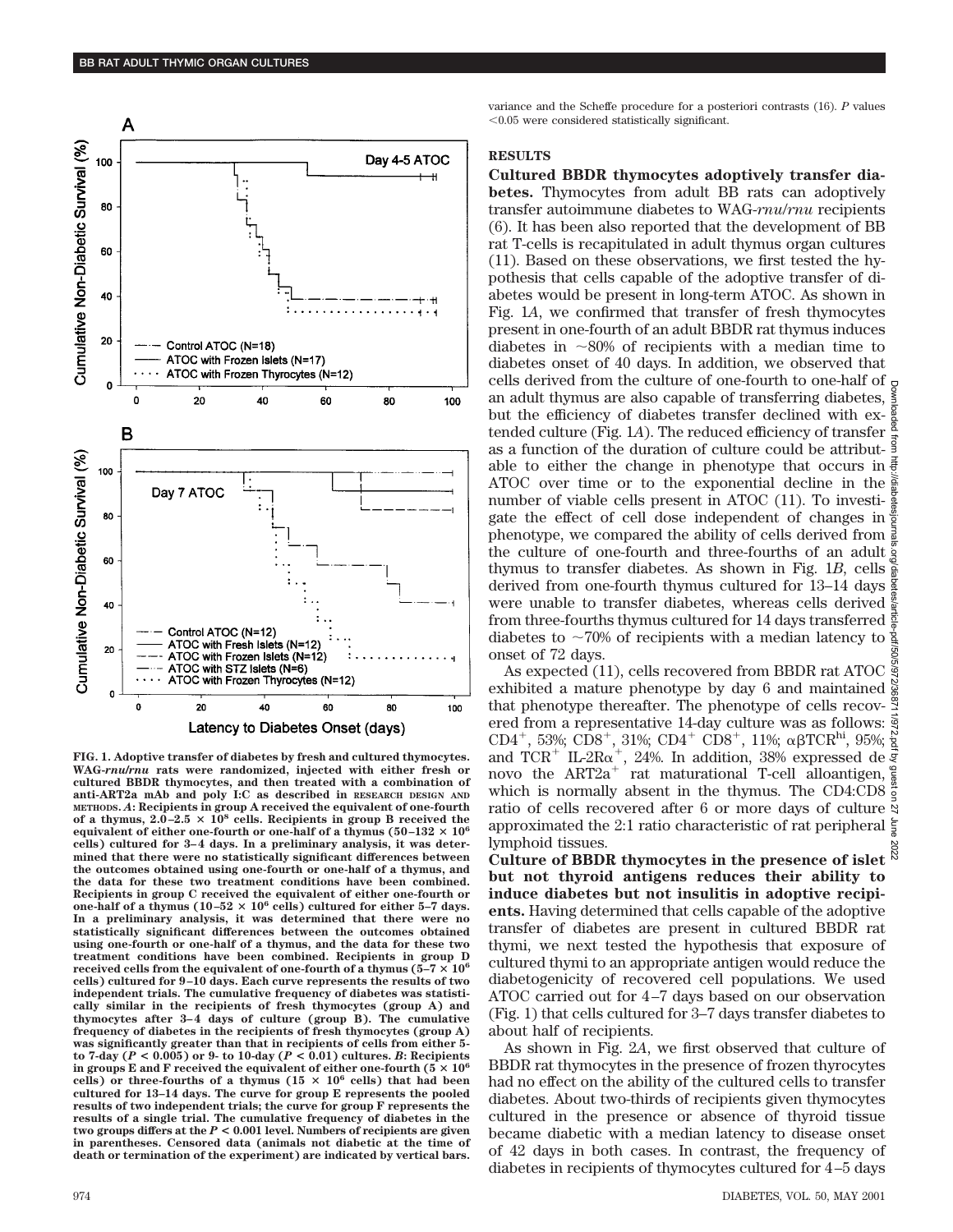in the presence of frozen islet tissue was dramatically reduced. Only 1 of 17 recipients of such cells developed disease.

In a second experiment, we repeated this analysis using cells cultured for a slightly longer period of time (7 days). As in the previous experiment, the starting inoculum in the ATOC was one-half thymus, but because of the increased duration of culture, the actual number of cells surviving to the time of transfer was smaller. We also compared the efficacy of frozen, fresh, and STZ-exposed islets to alter the diabetogenicity of cultured BBDR rat thymocytes and performed histological analyses. As shown in Fig. 2*B*, we confirmed that the addition of thyrocytes to BBDR rat ATOC does not affect the ability of these cells to transfer diabetes. We also observed that the addition of any of the three forms of islet tissue to the cultures was associated with a reduction in the ability of cultured thymocytes to transfer diabetes. The three islet–co-culture groups were statistically similar to each other, and when considered as a group, they were significantly different from both the control and thyrocyte co-culture groups  $(P < 0.001$  in both cases).

Histological analyses were performed on the pancreata of nondiabetic recipient rats at the conclusion of the experiment. The frequency of insulitis of any intensity  $(1+,$  $2+$ , or  $3+$ ) in nondiabetic recipients of thymocytes cultured in the presence of fresh (7 of 11), frozen (2 of 5), and STZ-treated (4 of 5) islets was statistically similar. Overall, some degree of insulitis was present in 62% of these 21 pancreata. In the case of pancreata from nondiabetic recipients of cells from control thymocyte cultures, four of five (80%) displayed insulitis. Very few recipients of cells from cultures performed in the presence of thyrocytes remained nondiabetic; the two pancreata that were available from such animals did not show insulitis. The average insulitis score for all animals in the experiment was  $1.8 \pm$ 0.9, and there were no statistically significant differences among groups with respect to the intensity of insulitis.

Histological analyses were also performed on 46 thyroid specimens obtained from both diabetic and nondiabetic recipients of cells recovered from ATOC. Overall, the frequency of thyroiditis was low (28%, 13 of 46). The frequency of thyroiditis in recipients of cells from control ATOC was 25% (3 of 12), and the mean intensity score was 0.6. The frequency of thyroiditis in recipients of cells from ATOC performed in the presence of any type of islet tissue was 33% (8 of 24), with a mean intensity score of 0.6. The frequency of thyroiditis in recipients of cells from ATOC performed in the presence of isolated thyrocytes was 20% (2 of 10), with a mean intensity score of 0.4. There were no statistically significant differences among these groups with respect to either the frequency or intensity of thyroiditis. Because nondiabetic recipients were on average observed for a longer period of time than diabetic recipients before recovery of thyroid specimens, this subgroup was reanalyzed separately, but again, there were no differences among groups with respect to the frequency or intensity of thyroiditis.

**Addition of islet or thyroid tissue to BBDR rat ATOC does not produce detectable alterations in T-cell phenotype or in the number of cells secreting IFN-**g **or IL-4 after 5 days of culture.** In an effort to determine



**FIG. 2. Adoptive transfer of diabetes by thymocytes cultured in the**  $\frac{5}{12}$  **presence or absence of antigen.** WAC surface **presence or absence of antigen. WAG-***rnu***/***rnu* **rats were randomized, injected with either fresh or cultured BBDR thymocytes, and then treated with a combination of anti-ART2a mAb and poly I:C as described in RESEARCH DESIGN AND METHODS. Recipients were injected with thymocytes cultured in the presence or absence of BBDR rat pancreatic islets or BBDR rat thyrocytes. Islets and thyroids were prepared as described in RESEARCH DESIGN AND METHODS.** *A***: Cells were transfused into recipients after 4 or 5 days of culture. Each recipient received the equivalent of** one-half of a cultured thymus. The number of cells transfused was<br> $72-133 \times 10^6$  for day 4 cultures and  $52-67 \times 10^6$  for day 5 cultures. In **a preliminary analysis, it was determined that there were no statistically significant differences between the outcomes obtained using day 4 and day 5 cultures for any of the three experimental groups, and the data for day 4 and 5 cultures are combined. Each curve represents the results of three independent trials. The cumulative frequency of diabetes in recipients of thymocytes cultured in the presence of islets is significantly less than that in recipients of control thymocytes (***P* **< 0.005) or thyrocytes (***P* **< 0.001). Frequency of diabetes in recipients of thymocytes cultured in the presence of thyrocytes is statistically similar to that in recipients of control thymocytes**  $(P = 0.8)$ **.** *B***: Cells were transfused into recipients after 7 days of culture. Each recipient received the equivalent of one-half of a cultured thymus. The number of** cells transfused was  $26-31 \times 10^6$ . Each curve represents the results of **two independent trials. The cumulative frequency of diabetes in recipients of cells cultured in the presence of either fresh, frozen, or STZtreated islets is statistically similar. The cumulative frequency of diabetes in recipients of cells cultured in the presence of islets is significantly less than that in recipients of either control or thyrocytetreated ATOC (***P* **< 0.001 for both comparisons). Frequency of diabetes in recipients of thymocytes cultured in the presence of thyrocytes is** statistically similar to that in recipients of control thymocytes  $(P =$ **0.15). In addition, the frequency of diabetes in recipients of thymocytes cultured in the presence of thyrocytes in both** *A* **and** *B* **is statistically**  $similar (P = 0.98)$ . Censored data (animals not diabetic at the time of **death or termination of the experiment) are indicated by vertical bars.**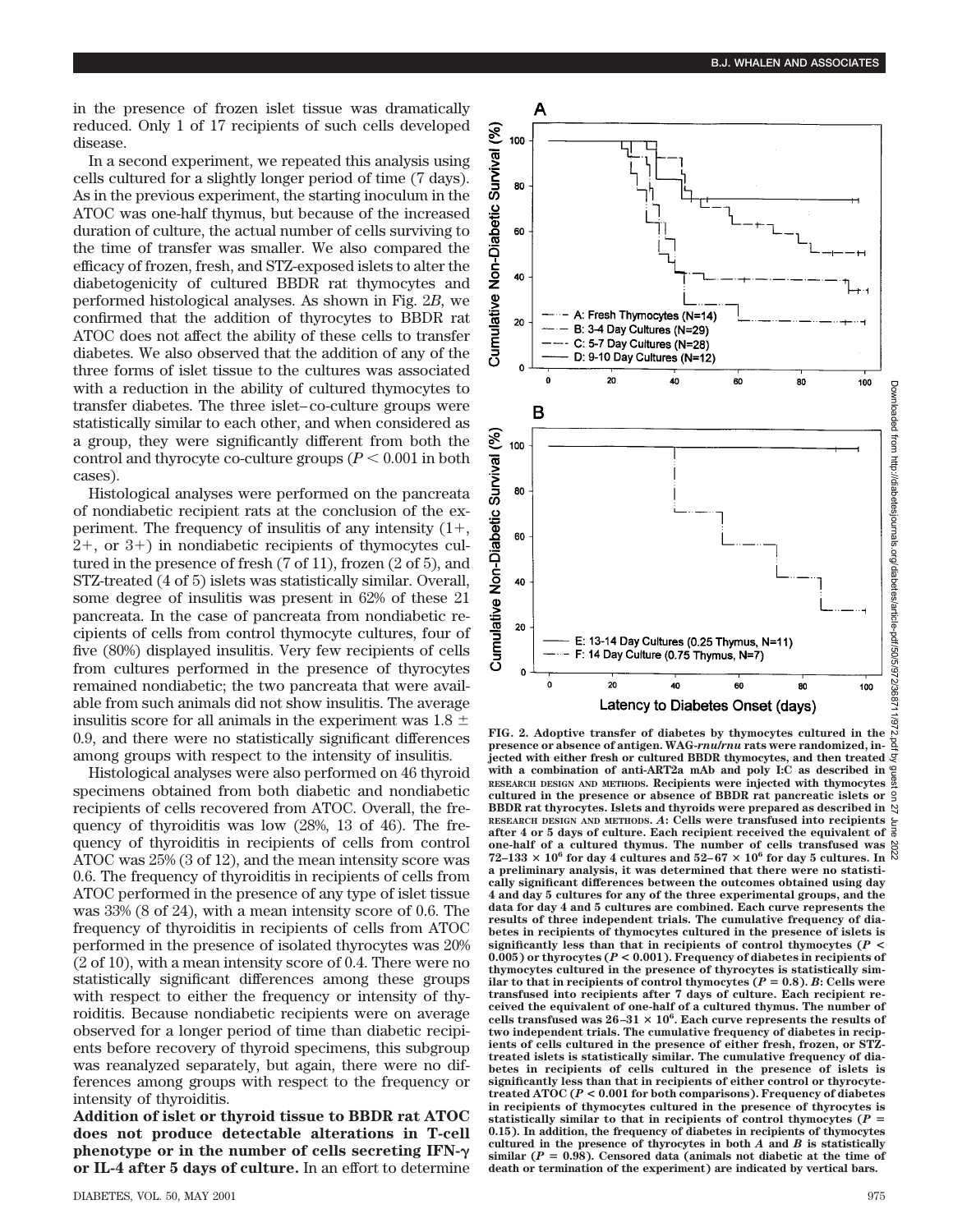#### TABLE 1

Phenotype and cytokine production of BBDR thymocytes after 5 days of culture

|                         | Cells added to ATOC |                  |                      |
|-------------------------|---------------------|------------------|----------------------|
|                         | None                | Frozen<br>islets | Frozen<br>thyrocytes |
| Phenotype (%)           |                     |                  |                      |
| $CD4+CD8+$              | $11.4 \pm 1.5\%$    | $10.9 \pm 1.2\%$ | $9.5 \pm 0.9\%$      |
| $CD4^+$                 | $57.5 \pm 3.1\%$    | $60.1 \pm 1.9\%$ | $59.8 \pm 1.9\%$     |
| $CD8+$                  | $27.5 + 2.4\%$      | $24.7 \pm 2.0\%$ | $26.5 \pm 1.8\%$     |
| $ART2a^+$               | $47.8 + 2.6\%$      | $48.6 \pm 1.7\%$ | $48.0 \pm 2.4\%$     |
| Transferrin receptor    | $21.0 \pm 3.4\%$    | $23.0 \pm 4.7\%$ | $19.7 \pm 2.7\%$     |
| $IL-2R^+ (CD25^+)$      | $18.9 \pm 3.0\%$    | $20.4 \pm 4.2\%$ | $18.0 \pm 1.6\%$     |
| $Elispot+$ cell number/ |                     |                  |                      |
| $2 \times 10^5$ cells   |                     |                  |                      |
| IFN- $\gamma$           | $49 \pm 12$         | $32 \pm 7$       | $36 \pm 7$           |
| $II - 4$                | $50 \pm 22$         | $65 \pm 22$      | $37 \pm 18$          |

Data are means  $\pm$  SD of six independent assays. Adult BBDR rat thymocytes were cultured in the presence or absence of islets and thyrocytes as indicated. Phenotyping data are expressed as the percentage of  $\alpha\beta TCR^+$  cells present in the lymphocyte gate. Elispot data represent the number of cytokine-expressing cells per  $2 \times 10^5$ cells in the cultures. There are no statistically significant differences among the three ATOC groups for any of the measured variables.

the mechanism underlying these observations, we measured the in vitro effect of co-culture with frozen islets or thyrocytes on the phenotype of BBDR rat thymocytes and their production of IL-4 and IFN- $\gamma$  after 5 days of ATOC. As shown in Table 1, there were no statistically significant differences in the percentage of  $\alpha\beta TcR^+$  cells expressing both CD4 and CD8, CD4 alone, CD8 alone, ART2a, transferrin receptor, or the IL-2 receptor  $\alpha$ -chain (IL-2R $\alpha$ , CD25). We also assessed the production of IFN- $\gamma$  and IL-4 by these same cells. After 5 days of culture, we measured the frequency of cytokine-secreting cells using a sensitive elispot assay. We found no significant differences in the frequencies of IL-4– or IFN- $\gamma$ –producing cells between the three treatment groups.

**Addition of islet or thyroid tissue to BBDR rat ATOC does not produce detectable alterations in T-cell phenotype or in the number of cells secreting IFN-**g **or IL-4 in adoptive recipients.** We next analyzed WAG*rnu*/*rnu* recipients of cultured BBDR rat thymocytes with respect to the in vivo phenotype of peripheral lymphoid cells and their production of IL-4 and IFN- $\gamma$ . These animals  $\frac{6}{9}$ had received thymocytes that had been cultured for 5 days in the presence or absence of either islets or thyrocytes. Lymph node and spleen cells were recovered either at the  $\frac{3}{9}$ time of diabetes onset or at the conclusion of the experi- $\frac{1}{4}$ ment.

As shown in Table 2, there were no statistically signifi- $\frac{3}{8}$ cant differences in the percentage of CD4 single positive,  $\frac{3}{2}$ CD8 single positive, or  $IL-2Ra^+$  (CD25<sup>+</sup>) cells present in nondiabetic recipients at the conclusion of the experi- $\frac{3}{6}$ ment. The percentage of  $CD4^+CD8^+$  double positive cells in all recipients was comparably low in all groups, and the

#### TABLE 2

Phenotype and cytokine production of rat lymphoid cells recovered from WAG-*rnu*/*rnu* adoptive recipients of cultured BBDR rat thymocytes

|                                                                | Cells added to ATOC  |                     |                     |
|----------------------------------------------------------------|----------------------|---------------------|---------------------|
|                                                                | None                 | Frozen islets       | Frozen thyrocytes   |
| Phenotype (% of $\alpha\beta TCR^+$ cells)<br>$CD4^+$          |                      |                     |                     |
| Spleen cells                                                   | 73, 85(2)            | $81 \pm 2(5)$       | $82 \pm 2(3)$       |
| Lymph node cells                                               |                      | $84 \pm 6(5)$       | $83 \pm 4(3)$       |
| $CD8+$                                                         |                      |                     |                     |
| Spleen cells                                                   | 10, 7(2)             | $8 \pm 2(5)$        | $7 \pm 1(3)$        |
| Lymph node cells                                               |                      | $23 \pm 2(5)$       | $27 \pm 2(3)$       |
| $IL-2R^+ (CD25^+)$                                             |                      |                     |                     |
| Spleen cells                                                   | 21, 31(2)            | $24 \pm 3(5)$       | $22 \pm 2(3)$       |
| Lymph node cells                                               |                      | $23 \pm 2(5)$       | $27 \pm 2(3)$       |
| Cytokine production (pg/ml)                                    |                      |                     |                     |
| IFN- $\gamma$ (lymph node cells)                               |                      |                     |                     |
| Nondiabetic                                                    |                      | $1,288 \pm 514$ (3) | 795, 4,531(2)       |
| Diabetic                                                       | $3,558 \pm 871(4)$   |                     | $2,935 \pm 700(3)$  |
| IFN- $\gamma$ (spleen cells)                                   |                      |                     |                     |
| Nondiabetic                                                    | 866, 1,056 (2)       | $1,143 \pm 502$ (3) | $679 \pm 481(3)$    |
| <b>Diabetic</b>                                                | $1,649 \pm 1,221(4)$ |                     | $1,714 \pm 595$ (3) |
| Elispot <sup>+</sup> cell number/ $1 \times 10^5$ spleen cells |                      |                     |                     |
| IFN- $\gamma$                                                  |                      |                     |                     |
| Nondiabetic                                                    | 135, 175(2)          | $186 \pm 45(5)$     | $129 \pm 75(3)$     |
| Diabetic                                                       | $189 \pm 95(4)$      |                     | $277 \pm 58(3)$     |
| IL-4                                                           |                      |                     |                     |
| Nondiabetic                                                    | 63, 160 $(2)$        | $115 \pm 47(5)$     | $67 \pm 47(3)$      |
| Diabetic                                                       | $87 \pm 32(4)$       |                     | $97 \pm 65(3)$      |
|                                                                |                      |                     |                     |

Data are means  $\pm$  SD or raw data in cases where  $n = 2$ . Adult BBDR rat thymocytes were cultured for 5 days in the presence or absence of islets and thyrocytes as indicated, and recovered cells were then transfused into athymic WAG-*rnu*/*rnu* recipients. Lymph node and spleen cells were recovered from diabetic rats at the time of disease onset or from nondiabetic rats at the conclusion of the experiment. Phenotyping data are expressed as the percentage of  $\alpha\beta TCR^+$  cells present in the lymphocyte gate. Elispot data represent the number of cytokineexpressing cells per  $1 \times 10^5$  cells in the cultures. The number of recipients analyzed is given in parentheses. There are no statistically significant differences among the three ATOC groups for any of the measured variables.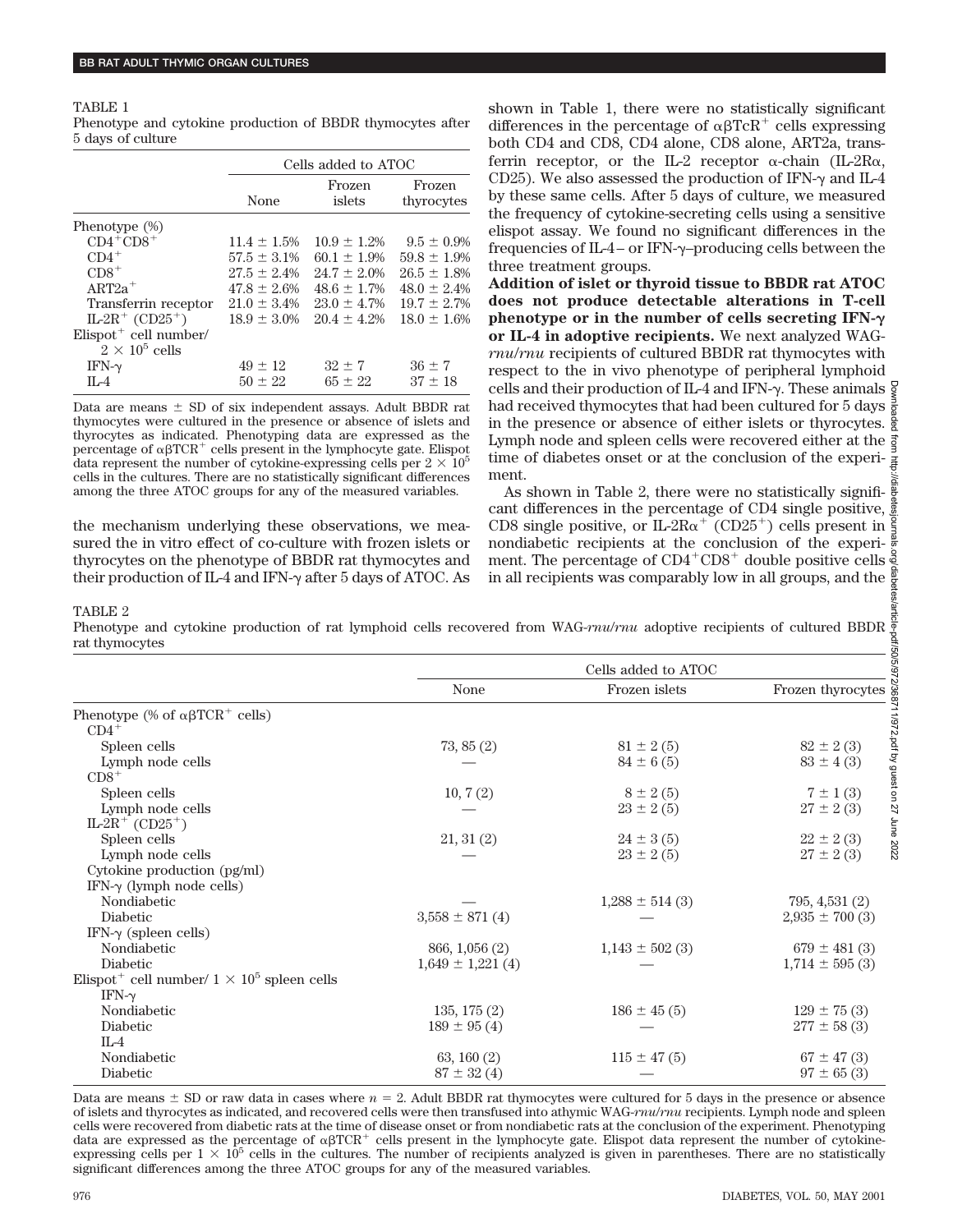percentages of  $CD45RC^+$  and  $OX40^+$  spleen and lymph node cells were statistically similar in all treatment groups (data not shown).

We also assessed the production of IFN- $\gamma$  and IL-4 cells obtained from both diabetic and nondiabetic recipients in two ways. We measured the production of  $IFN-\gamma$  in spleen and lymph node cells by ELISA. We measured the frequency of IFN- $\gamma$ – and IL-4–secreting spleen cells using a sensitive elispot assay. As shown in Table 2, there were no detectable differences in cytokine production or in the frequency of cytokine-secreting cells, either as a function of the type of cells transfused into the recipients or the presence or absence of diabetes.

#### **DISCUSSION**

These data document that, like fresh BBDR rat thymocytes (6), cells recovered from BBDR rat ATOC retain the ability to adoptively transfer diabetes and thyroiditis to histocompatible athymic recipients. In one respect, the finding is not surprising because the phenotype of T-cells generated in BBDR rat ATOC is similar to that of mature BBDR rat peripheral T-cells (11). In both the native BBDR rat and the athymic WAG-*rnu*/*rnu* recipient, the presence of these T-cells leads to diabetes, provided that the immune system is activated (e.g., by poly I:C) and populations of regulatory T-cells expressing the ART2 antigen are absent (3). In another respect, however, the observation is surprising in that the number of viable cells present in adult rat ATOC declines exponentially (11), and after 14 days of culture, only 1–2% of the cells originally present are viable (11). Nonetheless, diabetogenic cells remain recoverable throughout this time period.

These characteristics of BBDR ATOC—a stable but small population of diabetogenic cells that survive "intrathymically" in culture—make the ATOC a potentially powerful tool for the identification of autoreactive cell populations and analysis of the mechanisms underlying their development. In particular, over the interval between 3 and 7 days of culture, diabetogenic cells survived, were readily recoverable, and actually appeared to comprise a progressively larger percentage of surviving cells. As a first step toward exploiting this tool, we demonstrated that the diabetogenic potential of cells present in BBDR rat ATOC can be modified in vitro*.* The data show clearly that co-culture of thymic fragments in the presence of syngeneic islets, but not thyrocytes, almost completely prevents the adoptive transfer of diabetes. The observations are consistent with the hypothesis that thymocytes with diabetogenic potential differentiate in culture and that the presence of an appropriate antigen can modify the course of this process and reduce diabetogenicity.

A large number of islet constituents have been proposed as the candidate autoantigen responsible for the tissuespecific autoimmune process that leads to type 1 diabetes (1). Our observations suggest that defective intrathymic processing of one or more islet components may contribute to the development of autoimmunity (17). They are also consistent with previous observations that the prophylactic implantation of islet allografts intrathymically reduces the frequency of subsequent diabetes in young BBDP rats (7,8) and NOD mice (9).

We observed that fresh, frozen, and STZ-exposed islets

were comparably effective in reducing the diabetogenicity of thymocytes present in BBDR rat ATOC. The effectiveness of fresh islets is consistent with a role for both insulin and islet surface antigens in this process. Fresh islets also supplied "passenger" antigen-presenting cells (APCs) to the co-cultures, and it could be argued that the presence of these cells was also important. The data generated using a frozen islet preparation devoid of viable cells argue against a role for metabolically active APCs in this process, but the possibility of indirect presentation of islet antigens by thymic APCs has not been excluded.

Our experiments using STZ-exposed islets were intended to investigate further the role of one of the principal candidate autoantigens, insulin. Extensive literature suggests that, despite its presence in the circulation and expression in the thymus, defects in expression, recognition, processing, or affinity intrathymically may, in susceptible animals, lead to loss of tolerance to insulin and the  $\frac{3}{8}$ β-cells that produce it (1,18–23). Analyses of anti-insulin  $\frac{8}{9}$ autoantibodies, insulin-reactive T-cells, and intrathymic insulin expression have implicated this protein as a po- $\frac{1}{4}$ tentially important autoantigen in both NOD mice and humans with type 1 diabetes  $(1.18-27)$ . The potential importance of insulin as an autoantigen has also received  $\frac{3}{2}$ support from studies demonstrating that insulin administration can prevent diabetes in NOD mice and possibly in humans  $(1,24,25)$ . In our experiments, exposure to STZ reduced the insulin content of the islets used in co-culture  $\frac{8}{8}$ by  $>90\%$ . Nonetheless, STZ-exposed islets retained the  $\frac{6}{5}$ ability to modify the cells generated in ATOC and to  $\frac{3}{6}$ reduce their diabetogenicity. Because of the small residual  $\frac{3}{2}$ amount of insulin remaining in these co-cultures, we  $\overline{\mathscr{B}}$ cannot definitively exclude a role for insulin in reducing thymocyte diabetogenicity. The presence of even a small amount of insulin could in theory modulate the diabetogenicity of T-cells. We would point out, however, that  $\frac{1}{2}$ other data do suggest that insulin may not be as strong a  $\frac{1}{2}$ candidate autoantigen in the BB rat as in NOD mice or  $\vec{r}$ humans. It appears that parenteral insulin prevents diabe- $\frac{6}{8}$ tes in BBDR rats only at doses that produce persistent hypoglycemia and a state of " $\beta$ -cell rest," and even in pro- $\frac{1}{2}$ tected animals, autoreactive T-cells are still present (28). Similarly, neither oral insulin  $(29)$  nor intrathymic insulin  $\zeta$ B-chain peptide 9-23 (30) prevents diabetes in BB rats.  $\approx$ In contrast, the intrathymic injection of 200  $\mu$ g insulin  $\beta$ -chain ameliorates (31), and the systemic (including intrathymic) expression of proinsulin II (19) completely prevents, the expression of diabetes in the NOD mouse. Downloaded from http://diabetesjournals.org/diabetes/article-pdf/50/5/972/368711/972.pdf by guest on 27 June 2022

It has been reported that the in vivo implantation of intrathymic islets into young BBDR rats does not preclude the subsequent induction of diabetes in these animals by poly I:C and anti-ART2 mAb (10). This in vivo observation would seem to predict that the in vitro intrathymic modification of diabetogenicity should not be possible. The reason for the apparent discrepancy between the two data sets is not clear. Speculatively, it could be argued that the presentation of antigen in ATOC, dispersed widely across thymic fragments, might have been more efficient than that achieved by the method of bilateral injection into thymic lobes in vivo*.* Alternatively, it can be pointed out that the in vivo study was not performed in a viral antibody–free environment (10). Viral infection—e.g., with Kilham rat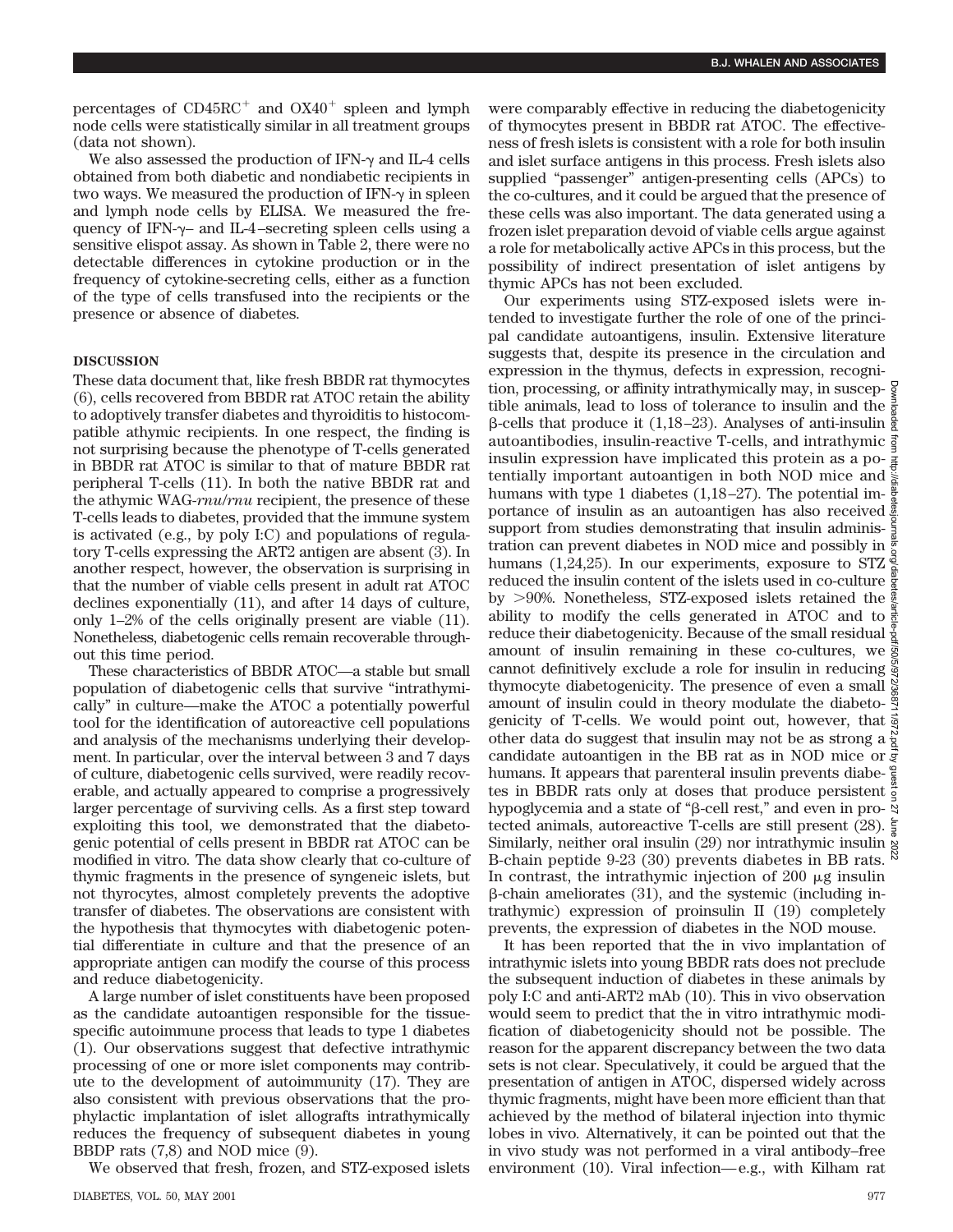virus (3)—could have prevented or circumvented the effect of the intrathymic islet antigen in the face of intercurrent regulatory cell depletion.

In the present study, we observed that co-culture in the presence of islets markedly reduced the ability of cultured BBDR thymocytes to transfer diabetes but eliminated insulitis in only  $\sim$ 40% of the animals that remained normoglycemic. Why  $\sim60\%$  of animals had nonprogressive insulitis cannot be determined from the available data, but the simplest explanation is that, because of the geometry of layering islets onto thymic fragments, a limited number of thymocytes in the ATOC was not adequately exposed to islet antigen. Speculatively, this limited cell population retained the ability to recognize and home to islets but was incapable of, or prevented from, completing the process of islet destruction. We have previously documented in studies of BB rat T-cells that the number of cells injected is a critical determinant of diabetogenicity (32). Alternatively, co-culture with islets may have affected the generation of a population of cells required to transform nonprogressive (or benign) insulitis to destructive (or malignant) insulitis (33). In the BDC2.5 TCR transgenic mouse, it was clearly shown that signals provided by IL-18, IL-12, and tumor necrosis factor- $\alpha$  are required for the development of diabetes in animals with otherwise nonprogressive insulitis (34).

We performed several analyses to attempt to define the mechanism by which islet co-culture altered the behavior of BBDR rat ATOC, examining both the cells generated in culture and the cells recovered from diabetic and nondiabetic recipients. One candidate mechanism studied was immune deviation, but we observed no differences in phenotype or the production of IFN- $\gamma$  or IL-4 that were consistent with this mechanism. Other potential mechanisms include deletion and the generation of anergy. There was no detectable difference in the number of cells generated by BBDR rat ATOC in the presence or absence of islets, but the fact that islet co-culture prevented diabetes but not insulitis is compatible with either a partial reduction in the number of diabetogenic cells or the induction of anergy in some but not all of those cells. A final possible mechanism not addressed in the present study is positive selection of islet-reactive ART2– regulatory cells. Such cells could in theory home to the pancreas and, in the form of "protective insulitis," prevent diabetes in the adoptive recipients of cells from ATOC.

The data on lymphocytic thyroiditis generated in these experiments are intriguing but inconclusive. Co-culture of BBDR thymocytes with thyroid cells did not reduce the frequency of thyroiditis in adoptive recipients, but overall the frequency of thyroiditis was low  $({\sim}30\%)$ . Because lymphocytic thyroiditis in BB rats rarely, if ever, progresses to overt hypothyroidism (2,3), it is impossible to know from these limited data if anti-thyroid autoreactivity was modified.

In summary, we have demonstrated that it is possible to modify in vitro the generation of diabetogenic thymocytes that are genetically capable of inducing autoimmune diabetes. Given the expanding literature documenting the role of intrathymic self-antigen expression in the generation of self-tolerance (35,36), we propose that defective or deficient intrathymic expression of a relevant autoantigen

present in pancreatic islets in BBDR rats is crucial to the development of autoimmune diabetes.

# **ACKNOWLEDGMENTS**

This study was supported in part by Center Grant DK32520; grants DK49106, DK25306, and DK36024 from the National Institutes of Health; and a Career Development Award from the Juvenile Diabetes Foundation International (B.J.W.).

We thank Kelly Lake and Michael Bates for technical assistance and Dr. Eugene Handler for reading the manuscript.

## **REFERENCES**

- 1. Abiru N, Eisenbarth GS: Multiple genes/multiple autoantigens role in type 1 diabetes. *Clin Rev Allergy Immunol* 18:27–40, 2000
- 2. Mordes JP, Bortell R, Doukas J, Rigby MR, Whalen BJ, Zipris D, Greiner DL, Rossini AA: The BB/Wor rat and the balance hypothesis of autoimmunity. *Diabetes Metab Rev* 2:103–109, 1996
- 3. Mordes JP, Bortell R, Groen H, Guberski DL, Rossini AA, Greiner DL: Autoimmune diabetes mellitus in the BB rat. In *Animal Models of Diabetes: A Primer.* Sima AAF, Shafrir E, Eds. Amsterdam, Harwood Academic, 2001, p. 1–41
- 4. Bortell R, Kanaitsuka T, Stevens LA, Moss J, Mordes JP, Rossini AA, Greiner DL: The RT6 (Art2) family of ADP-ribosyltransferases in rat and  $\frac{5}{6}$ mouse. *Mol Cell Biochem* 193:61–68, 1999
- 5. McKeever U, Mordes JP, Greiner DL, Appel MC, Rozing J, Handler ES, Rossini AA: Adoptive transfer of autoimmune diabetes and thyroiditis to athymic rats. *Proc Natl Acad SciUSA* 87:7718–7722, 1990
- 6. Whalen BJ, Rossini AA, Mordes JP, Greiner DL: DR-BB rat thymus contains thymocyte populations predisposed to autoreactivity. *Diabetes* 44:963–967, 1995
- 7. Posselt AM, Barker CF, Friedman AL, Naji A: Prevention of autoimmune diabetes in the BB rat by intrathymic islet transplantation at birth. *Science* 256:1321–1324, 1992
- 8. Koevary SB, Blomberg M: Prevention of diabetes in BB/Wor rats by  $\overline{\ddot{g}}$  intrathymic islet injection *J Clin Impest* 89-512-516 1992 intrathymic islet injection. *J Clin Invest* 89:512–516, 1992
- 9. Gerling IC, Serreze DV, Christianson SW, Leiter EH: Intrathymic islet cell transplantation reduces b-cell autoimmunity and prevents diabetes in NOD/Lt mice. *Diabetes* 41:1672–1676, 1992
- 10. Battan R, Mordes JP, Abreau S, Greiner DL, Handler ES, Rossini AA: Evidence that intrathymic islet transplantation does not prevent diabetes or subsequent islet graft destruction in RT6-depleted diabetes resistant  $\frac{6}{5}$  $\frac{1}{2}$ BioBreeding/Worcester rats. *Transplantation* 57:731–736, 1994
- 11. Whalen BJ, Weiser P, Marounek J, Rossini AA, Mordes JP, Greiner DL: Recapitulation of normal and abnormal BB rat T cell development in adult  $\frac{a}{9}$ thymus organ culture. *J Immunol* 162:4003–4012, 1999
- 12. Sutton R, Peters M, Mcshane P, Gray DWR, Morris PJ: Isolation of rat pancreatic islets by ductal injection of collagenase. *Transplantation* 42:689–691, 1986 Downloaded from http://diabetesjournals.org/diabetes/article-pdf/50/5/972/368711/972.pdf by guest on 27 June 2022
- 13. Hylkema MN, Van der Deen M, Pater JM, Kampinga J, Nieuwenhuis P,  $\stackrel{\infty}{\bowtie}$ Groen H: Single expression of CD45RC and RT6 in correlation with T-helper 1 and T-helper 2 cytokine patterns in the rat. *Cell Immunol* 199:89–96, 2000
- 14. Kaplan EL, Meier P: Nonparametric estimation from incomplete observations. *J Am Statist Assn* 53:457–481, 1958
- 15. Matthews DE, Farewell VT: The log-rank or Mantel-Haenszel test for the comparison of survival curves. In *Using and Understanding Medical Statistics.* Matthews DE, Farewell VT, Eds. Basel, Karger, 1988, p. 79–87
- 16. Nie NH, Hull CH, Jenkins JG, Steinbrenner K, Bent DH: *Statistical Package for the Social Sciences.* New York, McGraw-Hill, 1975, p. 1–675
- 17. Ridgway WM, Fathman CG: The association of MHC with autoimmune diseases: understanding the pathogenesis of autoimmune diabetes. *Clin Immunol Immunopathol* 86:3–10, 1998
- 18. Jolicoeur C, Hanahan D, Smith KM: T-cell tolerance toward a transgenic b-cell antigen and transcription of endogenous pancreatic genes in thymus. *Proc Natl Acad SciUSA* 91:6707–6711, 1994
- 19. French MB, Allison J, Cram DS, Thomas HE, Dempsey-Collier M, Silva A, Georgiou HM, Kay TW, Harrison LC, Lew AM: Transgenic expression of mouse proinsulin II prevents diabetes in nonobese diabetic mice. *Diabetes* 46:34–39, 1997
- 20. Vafiadis P, Bennett ST, Todd JA, Nadeau J, Grabs R, Goodyer CG, Wickramasinghe S, Colle E, Polychronakos C: Insulin expression in human